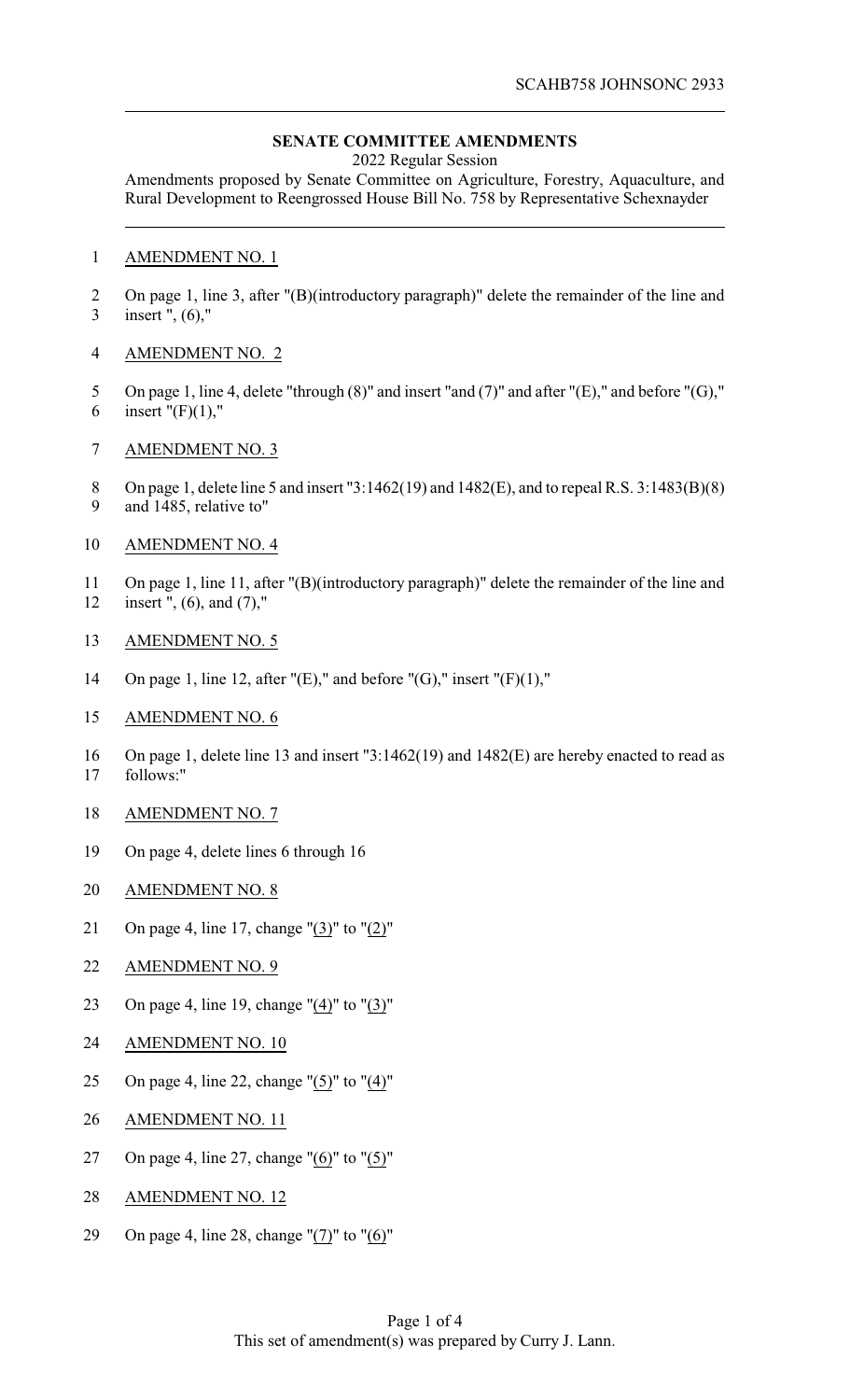- AMENDMENT NO. 13
- 2 On page 5, line 4, change " $(8)$ " to " $(7)$ "
- AMENDMENT NO. 14
- 4 On page 5, line 7, change " $(9)$ " to " $(8)$ "
- AMENDMENT NO. 15
- 6 On page 5, line 11, change " $(10)$ " to " $(9)$ "
- AMENDMENT NO. 16
- On page 5, line 13, change "(11)" to "(10)"
- AMENDMENT NO. 17
- On page 5, line 16, change "(12)" to "(11)"
- AMENDMENT NO. 18
- On page 5, line 19, change "(13)" to "(12)"
- AMENDMENT NO. 19
- 14 On page 5, line 21, change " $(14)$ " to " $(13)$ "
- AMENDMENT NO. 20
- On page 5, line 23, change "(15)" to "(14)"
- AMENDMENT NO. 21
- On page 6, line 25, delete "(6)"
- AMENDMENT NO. 22
- On page 7, delete lines 1 and 2
- AMENDMENT NO. 23
- 22 On page 7, line 3, change " $(7)$ " to " $(6)$ "
- AMENDMENT NO. 24
- On page 7, line 6, delete "Gelatin-based"
- AMENDMENT NO. 25
- On page 7, delete line 7
- AMENDMENT NO. 26
- On page 7, line 10, change "(8)" to "(a)"
- AMENDMENT NO. 27
- On page 7, between lines 11 and 12, insert the following: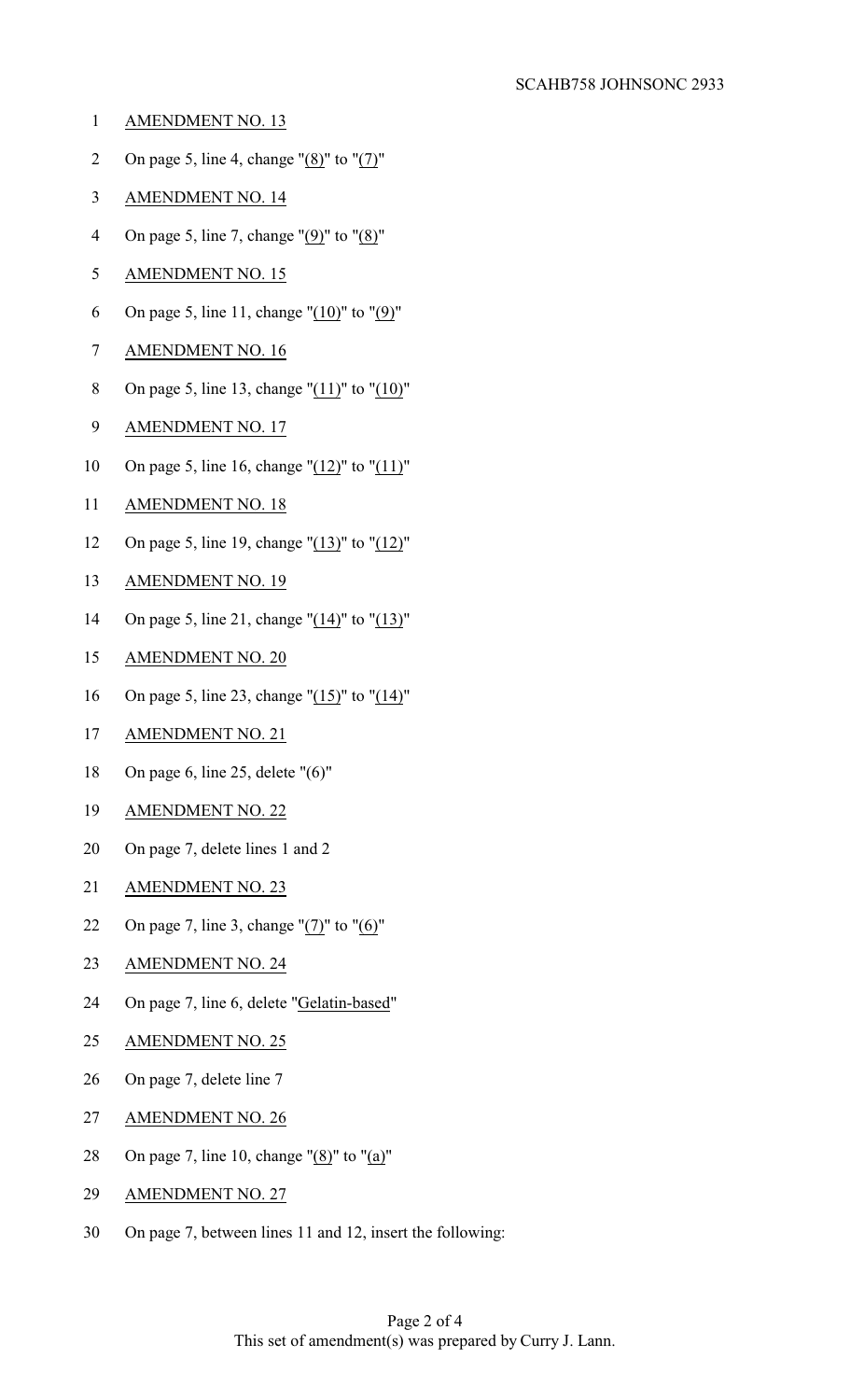"(b) Any consumable hemp product that exceeds the THC limits provided 2 in this Paragraph that was registered with the department prior to the effective date of this Act may be sold in Louisiana until January 1, 2023." AMENDMENT NO. 28 On page 7, line 12, change "(9)" to "(7)" AMENDMENT NO. 29 On page 7, between lines 26 and 27, insert the following: "(3) Any label that does not meet the criteria provided in this Subsection that was approved by the department prior to the effective date of this Act may be used 10 in Louisiana until July 1, 2023." AMENDMENT NO. 30 On page 8, line 1, after "E." and before "The" insert "(1)" AMENDMENT NO. 31 On page 8, line 3, change "(1)" to "(a)" AMENDMENT NO. 32 On page 8, line 5, change "(2)" to "(b)" AMENDMENT NO. 33 18 On page 8, line 7, change "(a)" to "(i)" AMENDMENT NO. 34 20 On page 8, line 8, change " $(b)$ " to " $(ii)$ " AMENDMENT NO. 35 22 On page 8, line 9, change " $(3)$ " to " $(c)$ " AMENDMENT NO. 36 On page 8, delete line 12 and insert the following: "(2) The application for registration shall include verification that the product was produced from hemp. Acceptable forms of verification shall be determined by the department and may include a copy of the hemp grower or processor's license. (3) Any application for registration that does not meet the criteria provided in this Subsection that was approved by the department prior to the effective date of this Act may be used in Louisiana until July 1, 2023. F. The certificate of analysis required by Subsection E of this Section shall be completed by an independent laboratory that meets the following criteria: 34 (1)(a) If the laboratory is located outside of Louisiana, Is it is accredited as 35 a testing laboratory approved by the department. by the International Organization for Standardization or other accrediting entity approved by the department. (b) If the laboratory is located in Louisiana, it shall: (i) Pass an on-site facility inspection conducted by the department. 39 (ii) Provide documentation that the owner has operated a state-approved,<br>40 active medical marijuana or hemp laboratory in another state for at least the past active medical marijuana or hemp laboratory in another state for at least the past twelve months.